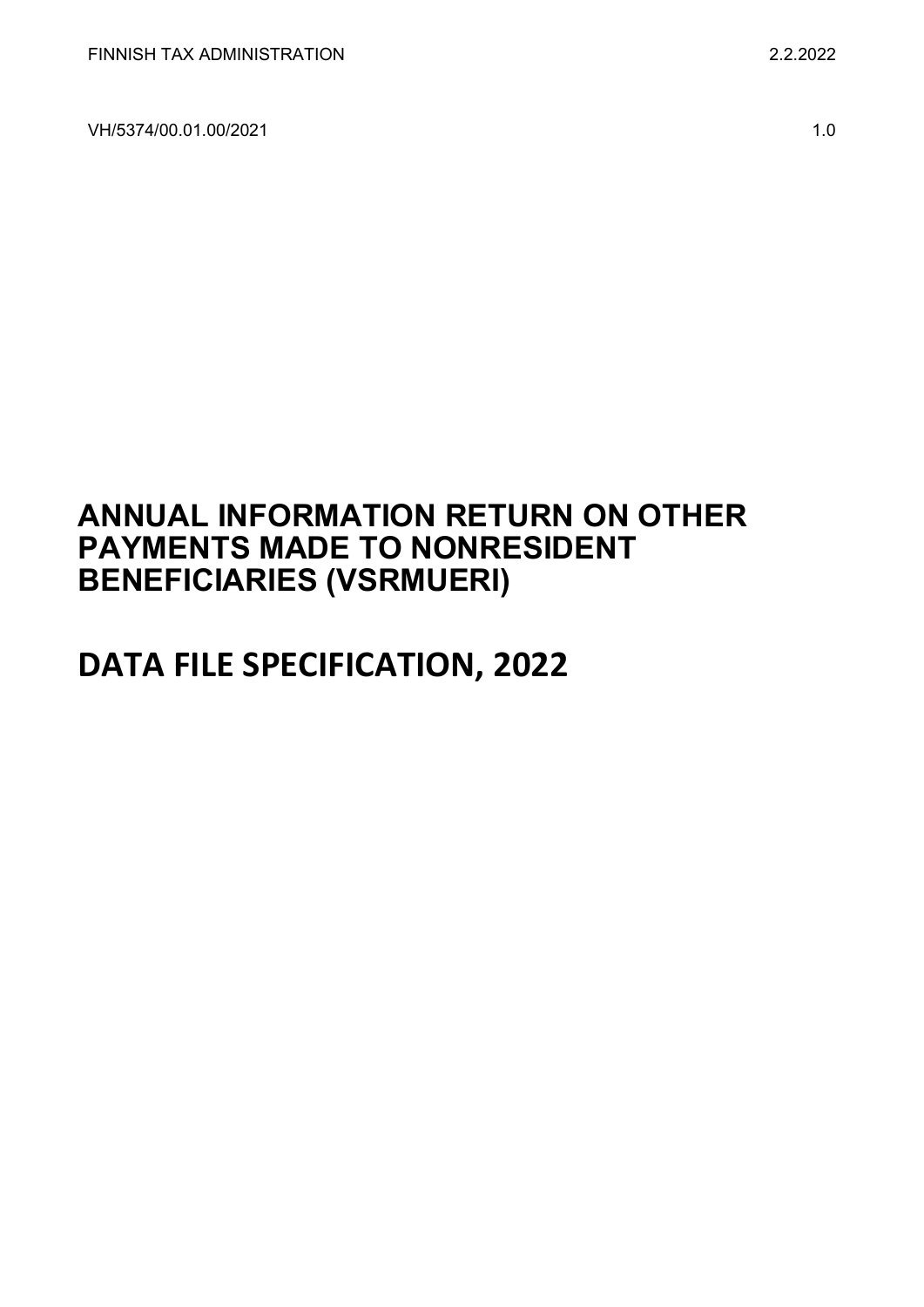## **Table of contents**

| <b>INTRODUCTION</b>                                               | $\mathbf{2}$ |
|-------------------------------------------------------------------|--------------|
| <b>DESCRIPTION OF THE INFORMATION FLOW AND SUBMITTAL OF FILES</b> | $\mathbf{2}$ |
| <b>MAKING CORRECTIONS</b>                                         | 3            |
| <b>PERIOD OF VALIDITY</b>                                         | 3            |
| <b>CHANGES ON THE PREVIOUS YEAR OR PREVIOUS VERSION</b>           | 3            |
| LIST OF THE DATA CONTENT                                          | 4            |
| <b>CHECK PROCESSES</b>                                            | 6            |
| <b>MESSAGES</b>                                                   | 7            |
| DESCRIPTIONS OF THE TYPES OF PAYMENT                              | 7            |
| <b>10 CHECK YOUR FOREIGN TIN</b>                                  | 7            |
| <b>11 LIST OF COUNTRY CODES</b>                                   | 7            |
| <b>12 EXAMPLE</b>                                                 | 8            |
|                                                                   |              |

## **Version history**

| <b>Date</b> | <b>Version</b> | <b>Description</b>               |
|-------------|----------------|----------------------------------|
| 2 Feb 2022  |                | First version for tax year 2022. |

## <span id="page-1-0"></span>**1 INTRODUCTION**

This guidance explains the structure of the required inbound file and the check procedures that follow. For more information, see [General description for](https://www.vero.fi/globalassets/tietoa-verohallinnosta/ohjelmistokehittajille/finnish-tax-administration_electronic-filing-of-information-returns-general-description.pdf)  [electronic filing of information returns \(pdf\)](https://www.vero.fi/globalassets/tietoa-verohallinnosta/ohjelmistokehittajille/finnish-tax-administration_electronic-filing-of-information-returns-general-description.pdf) (*tax.fi > About us > IT developers > Data format specifications > General description for electronic filing of information returns*).

## <span id="page-1-1"></span>**2 DESCRIPTION OF THE INFORMATION FLOW AND SUBMITTAL OF FILES**

The payors that make payments to nonresident taxpayers must prepare an annual information return, detailing the amounts paid in "other" categories (the D1, D2 and D3 types of payment) as a data file described in this guidance, giving a specification for every beneficiary. You must file your information return electronically if more than five (5) beneficiaries received payments from you.

However, the requirement to use e-filing does not concern natural persons and estates of deceased persons unless they operate a trade, business, or an agricultural farm or a forestry farm.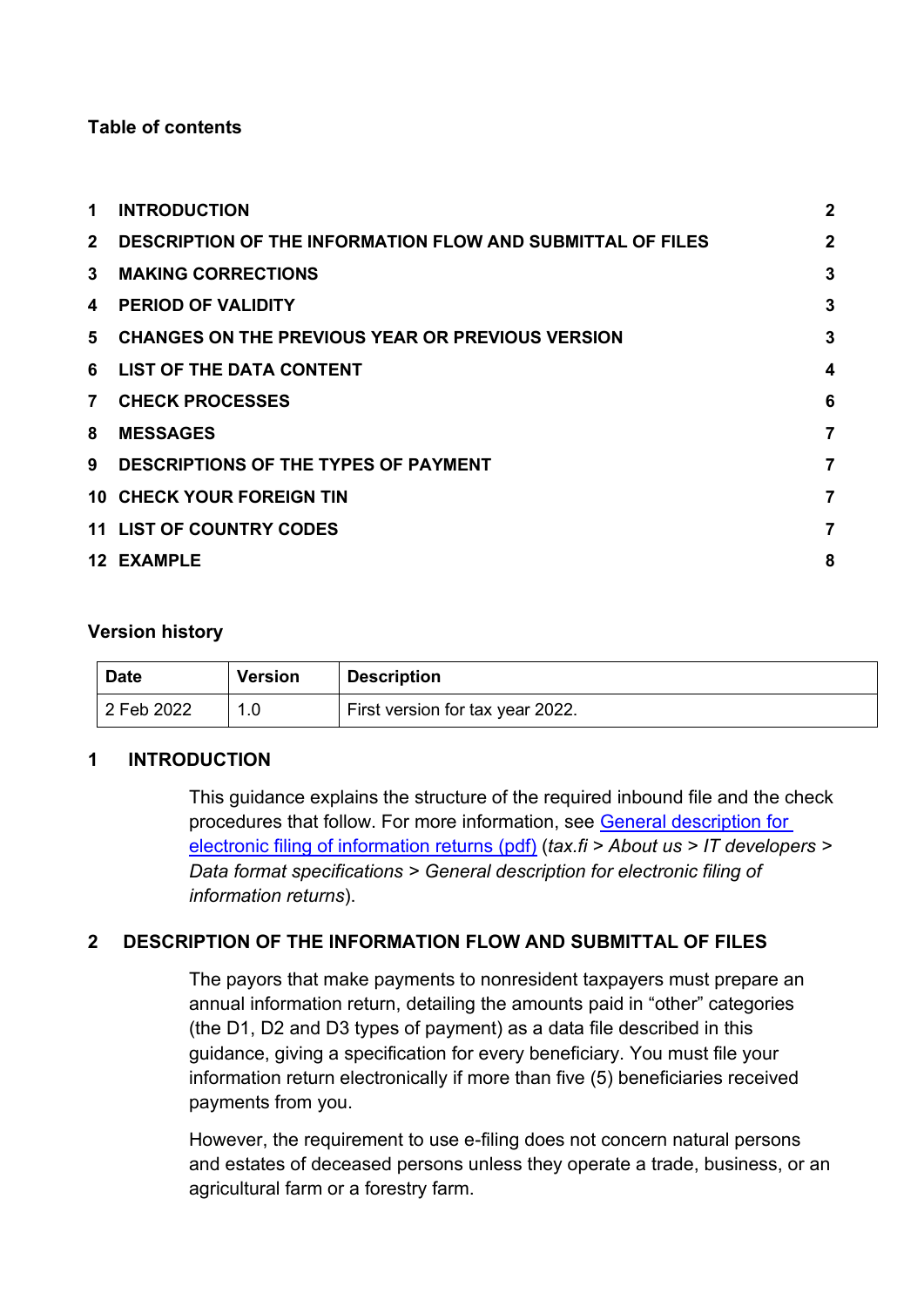Read more about resident and nonresident tax liability in the Tax Administration's [Tax residency and nonresidency and residency for purposes](https://www.vero.fi/en/detailed-guidance/guidance/48999/tax-residency-nonresidency-and-residency-in-accordance-with-a-tax-treaty--natural-persons/)  [of the relevant tax treaty.](https://www.vero.fi/en/detailed-guidance/guidance/48999/tax-residency-nonresidency-and-residency-in-accordance-with-a-tax-treaty--natural-persons/) For additional information and guidance on the tax treatment of non-residents, visit [International and cross-border circumstances](https://www.vero.fi/syventavat-vero-ohjeet/ohje-hakusivu/?tags=67764&sort=0&pageSize=50&page=1&tag=67764) (tax.fi > detailed guidance > international tax situations).

To read more about annual information returns, go to [Forms](https://www.vero.fi/en/About-us/contact-us/forms/) (*tax.fi > About us > Contact us > Forms > Annual information).*

To check the method of identification required by this information flow, the required role and the place in the flow where authorisations are checked, go to [Methods of sign-in, roles and rights to represent organisations](https://www.ilmoitin.fi/webtamo/sivut/IlmoituslajiRoolit?kieli=en&tv=VSRMUERI) *[\(Ilmoitin.fi >](https://www.ilmoitin.fi/webtamo/sivut/IlmoituslajiRoolit?tv=VSY02C)  [Instructions and templates > Methods of sign-in, roles\)](https://www.ilmoitin.fi/webtamo/sivut/IlmoituslajiRoolit?tv=VSY02C).*

## <span id="page-2-0"></span>**3 MAKING CORRECTIONS**

For year-specific instructions for making corrections, go to [Annual information](https://www.vero.fi/en/About-us/it_developer/data-format-specifications/annual_information_returns__instruction/)  [returns](https://www.vero.fi/en/About-us/it_developer/data-format-specifications/annual_information_returns__instruction/) (*tax.fi > About us > IT developers > Data format specifications > Making corrections to electronically filed submittals of information returns*).

Please note the special requirements regarding this information flow:

We recommend that when making corrections, filers use the same information flow, and the same software, as they used for the original submittal.

## <span id="page-2-1"></span>**4 PERIOD OF VALIDITY**

The file formatting and checks according to this specification come into force on 29 March 2022 and continue to be in force until a new version of the specification is released.

For information about deadlines for filing, see the year-specific schedule on [IT developers](https://www.vero.fi/tietoa-verohallinnosta/kehittaja/) (*vero.fi > Verohallinto > Ohjelmistokehittäjät > Aikataulu vvvv*). The schedule is available in Finnish and Swedish.

## <span id="page-2-2"></span>**5 CHANGES ON THE PREVIOUS YEAR OR PREVIOUS VERSION**

| <b>Version</b> | ID              | <b>Data</b>                       | <b>Description</b>                             |
|----------------|-----------------|-----------------------------------|------------------------------------------------|
| 1.0            | 12-15/058       | Year of payment                   | Year changed                                   |
|                | 528-<br>557/041 | Contact person's name             | Data element has been<br>changed to mandatory. |
|                | 559-<br>571/042 | Contact person's telephone number | Data element has been<br>changed to mandatory. |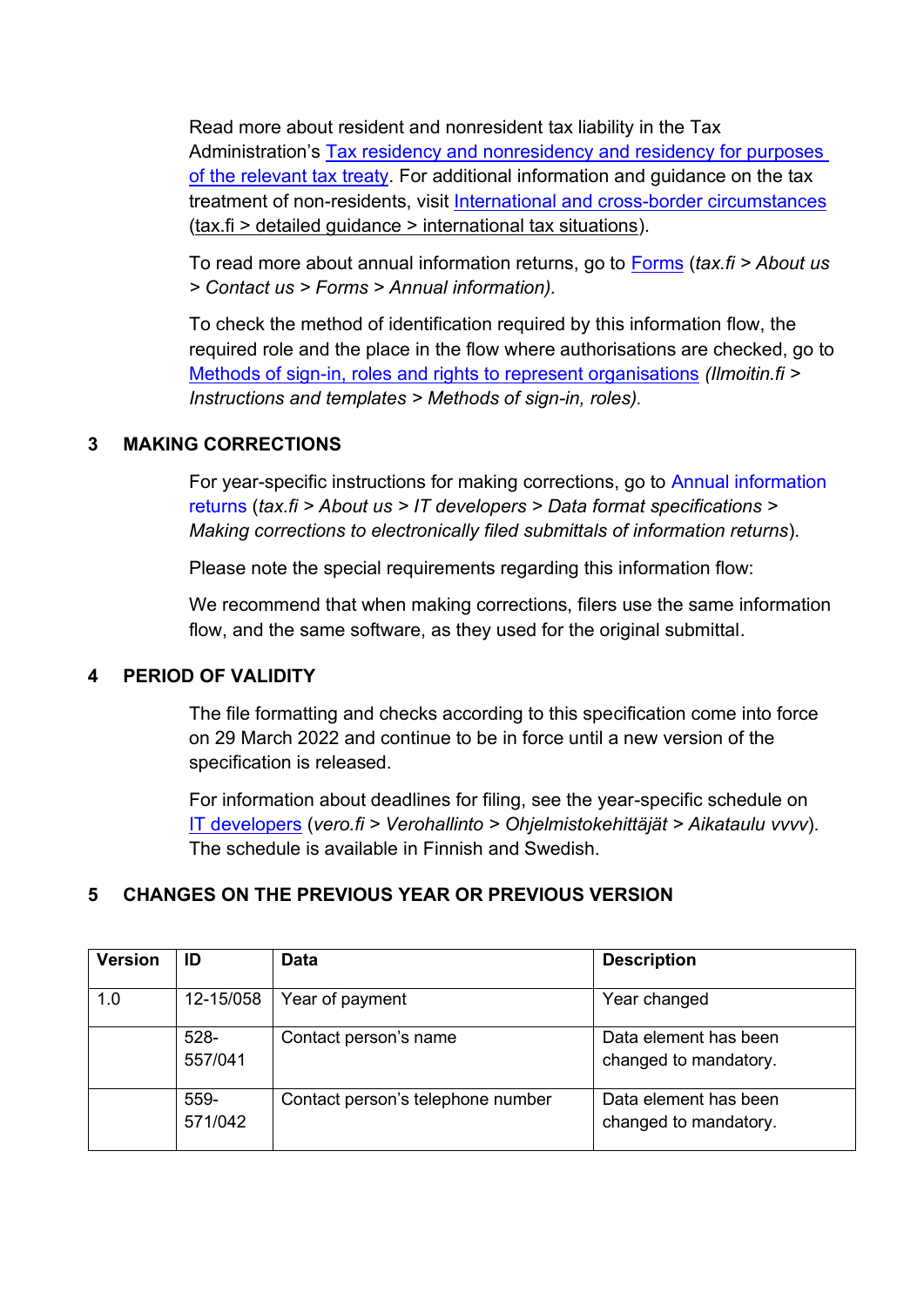| <b>Version</b> | ID        | Data            | <b>Description</b>                                                          |
|----------------|-----------|-----------------|-----------------------------------------------------------------------------|
|                | 29-30/084 | Type of payment | Ny type of payment<br>D3 Monetary compensation<br>paid instead of dividends |

## <span id="page-3-0"></span>**6 LIST OF THE DATA CONTENT**

| <b>Positio</b><br>$\mathsf{n}$ | <b>ID</b> | P/<br>$\mathsf{V}$ | $\mathsf T$ |                          | L/T Description                                                                                                                    | Format                                 | <b>Permissible</b><br>values                     |
|--------------------------------|-----------|--------------------|-------------|--------------------------|------------------------------------------------------------------------------------------------------------------------------------|----------------------------------------|--------------------------------------------------|
| $1 - 8$                        | 000       | $\mathsf{P}$       | T           |                          | Identifier of the information flow                                                                                                 | AN <sub>8</sub>                        | <b>VSRMUERI</b>                                  |
| 10                             | 082       | V                  |             |                          | <b>Deletion</b>                                                                                                                    | A <sub>1</sub>                         | D                                                |
| $12 - 15$                      | 058       | P                  | T           |                          | Year of payment                                                                                                                    | <b>VVVV</b>                            | 2022                                             |
| $17 - 27$                      | 010       | P                  | $\mathsf T$ | $\star$                  | Payor's ID code                                                                                                                    | <b>YTUNNUS2  </b><br>HETU <sub>2</sub> |                                                  |
| 29-30                          | 084       | P                  | T           | *                        | Type of payment                                                                                                                    | AN <sub>2</sub>                        | D <sub>1</sub> , D <sub>2</sub> , D <sub>3</sub> |
| 32                             | 086       | P                  |             |                          | Type of beneficiary<br>1= company or corporate entity<br>2= Finnish personal identity code<br>3= no Finnish personal identity code | $+N1$                                  | 1,2,3                                            |
| 34-44                          | 083       | $\vee$             | $\top$      | *<br>V/<br>P             | Beneficiary's Finnish personal ID or Business YTUNNUS  <br>ID                                                                      | <b>HETU</b>                            |                                                  |
| 46-65                          | 313       | $\vee$             | T           |                          | Personal ID, Business ID, other ID code<br>(TIN) issued in the country of tax residence<br>For more information, see section 11.   | <b>AN20</b>                            |                                                  |
| 67-74                          | 021       | $\vee$             | $\mathsf T$ | $^\star$<br>V/<br>P      | Beneficiary's date of birth                                                                                                        | SYNTAIKA2                              |                                                  |
| 76-145                         | 307       | $\vee$             | ET          | $\vert \star$<br>V/<br>P | Beneficiary's last name or corporate<br>taxpayer's full name                                                                       | <b>AN70</b>                            |                                                  |
| 147-216 308                    |           | V                  | <b>ET</b>   |                          | Beneficiary's first names                                                                                                          | <b>AN70</b>                            |                                                  |
| 218-287 309                    |           | P                  |             |                          | Street address in the country of tax<br>residence                                                                                  | <b>AN70</b>                            |                                                  |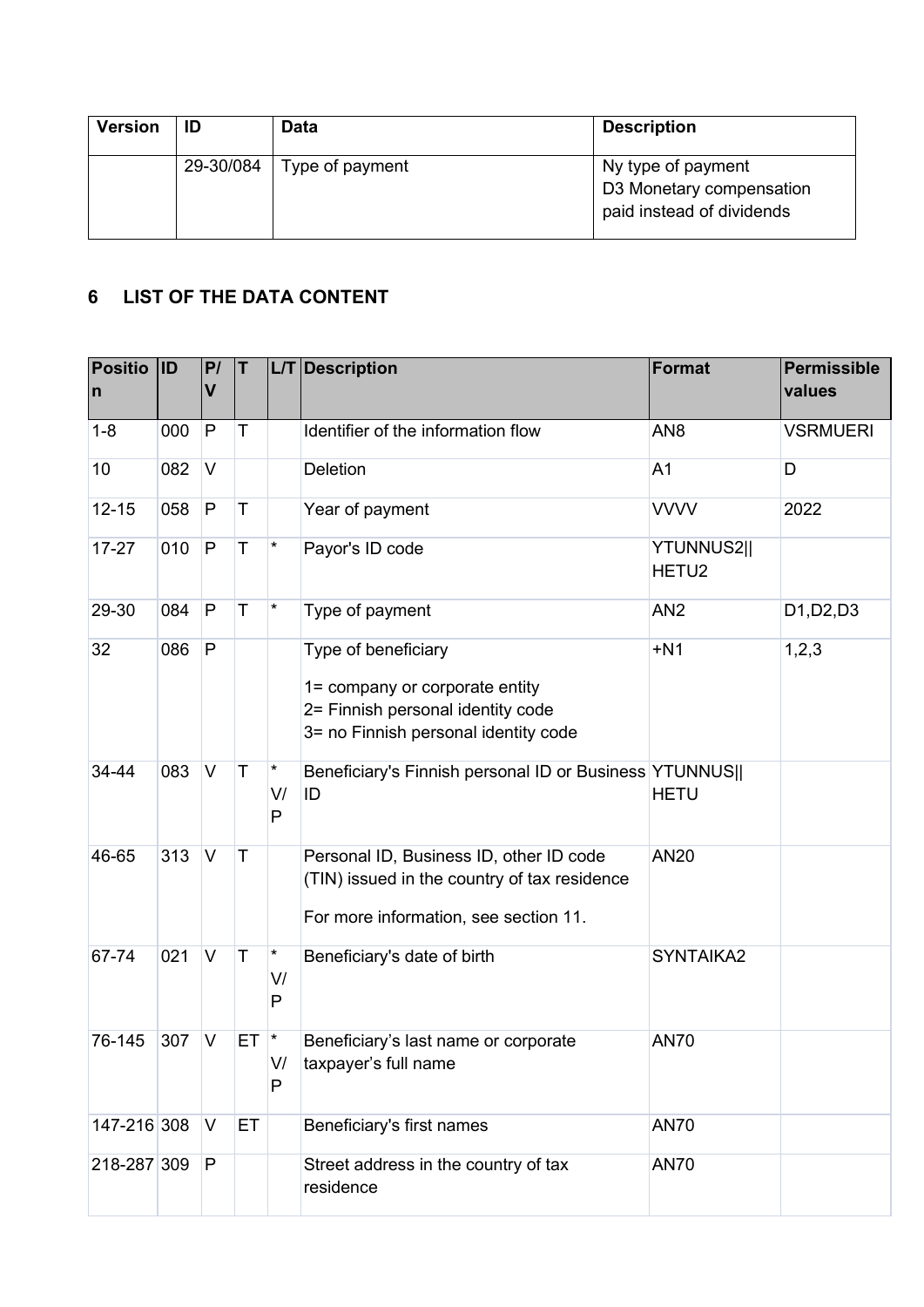| Positio ID<br>$\mathsf{n}$ |     | P/<br>$\overline{\mathsf{V}}$ | IT.          |                 | L/T Description                                                                                                                                                                                                 | <b>Format</b>      | <b>Permissible</b><br>values |
|----------------------------|-----|-------------------------------|--------------|-----------------|-----------------------------------------------------------------------------------------------------------------------------------------------------------------------------------------------------------------|--------------------|------------------------------|
| 289-297 310                |     | V                             |              |                 | Postal code in the country of tax residence                                                                                                                                                                     | AN <sub>9</sub>    |                              |
| 299-333 311                |     | P                             |              |                 | City/district in the country of tax residence                                                                                                                                                                   | AN35               |                              |
| 335-336 341                |     | P                             | $\mathsf{T}$ | $\star$         | Country code of the country of tax residence,<br><b>ISO3166</b><br>For more information, see section 11.                                                                                                        | <b>MAATUNNUS</b>   |                              |
| 338-372 049                |     | V/<br>P                       | ET           |                 | Transaction code or other identifier<br>This is a unique ID code selected by the filer,<br>for differentiation between submitted data if<br>the same identification information has been<br>used multiple times | AN35               |                              |
| 374-382 080                |     | V                             | ET.          | $\mathbf{\ast}$ | Business ID of the account operator or other<br>third-party filer that submits the return                                                                                                                       | <b>TIHOYHTEISO</b> |                              |
| 384                        | 158 | $\vee$                        |              | *               | Filer's role<br>1= account operator<br>2= securities depository<br>3= other foreign filer of annual information                                                                                                 | N <sub>1</sub>     | 1,2,3                        |
| 386-455 067                |     | V                             |              | *               | Name of the securities depository where the<br>stock, share or other security had been<br>issued                                                                                                                | <b>AN70</b>        |                              |
| 457-486 068                |     | V                             | ET.          | $\star$         | ID code of the securities depository where<br>the stock, share, other security had been<br>issued                                                                                                               | AN30               |                              |
| 488-500 317                |     | P                             |              |                 | Amount for which tax has been withheld at<br>source                                                                                                                                                             | R <sub>10,2</sub>  |                              |
| 502-514 318                |     | V                             |              |                 | Tax withheld at source                                                                                                                                                                                          | R <sub>10,2</sub>  |                              |
| 516-526 321                |     | V                             |              |                 | Deduction for the Finnish tax at source                                                                                                                                                                         | R8,2               |                              |
| 528-557 041                |     | P                             |              |                 | Contact person's name                                                                                                                                                                                           | AN30               |                              |
| 559-571 042                |     | P                             |              |                 | Contact person's telephone number                                                                                                                                                                               | AN13               |                              |
| 573-583 324                |     | V                             |              |                 | The health insurance premium of the insured R8,2<br>party                                                                                                                                                       |                    |                              |
| 585-604                    |     |                               |              |                 | Reserve space                                                                                                                                                                                                   |                    |                              |
| 606-628 048                |     | $\vert P \vert$               |              |                 | Software that produced the file                                                                                                                                                                                 | AN23               |                              |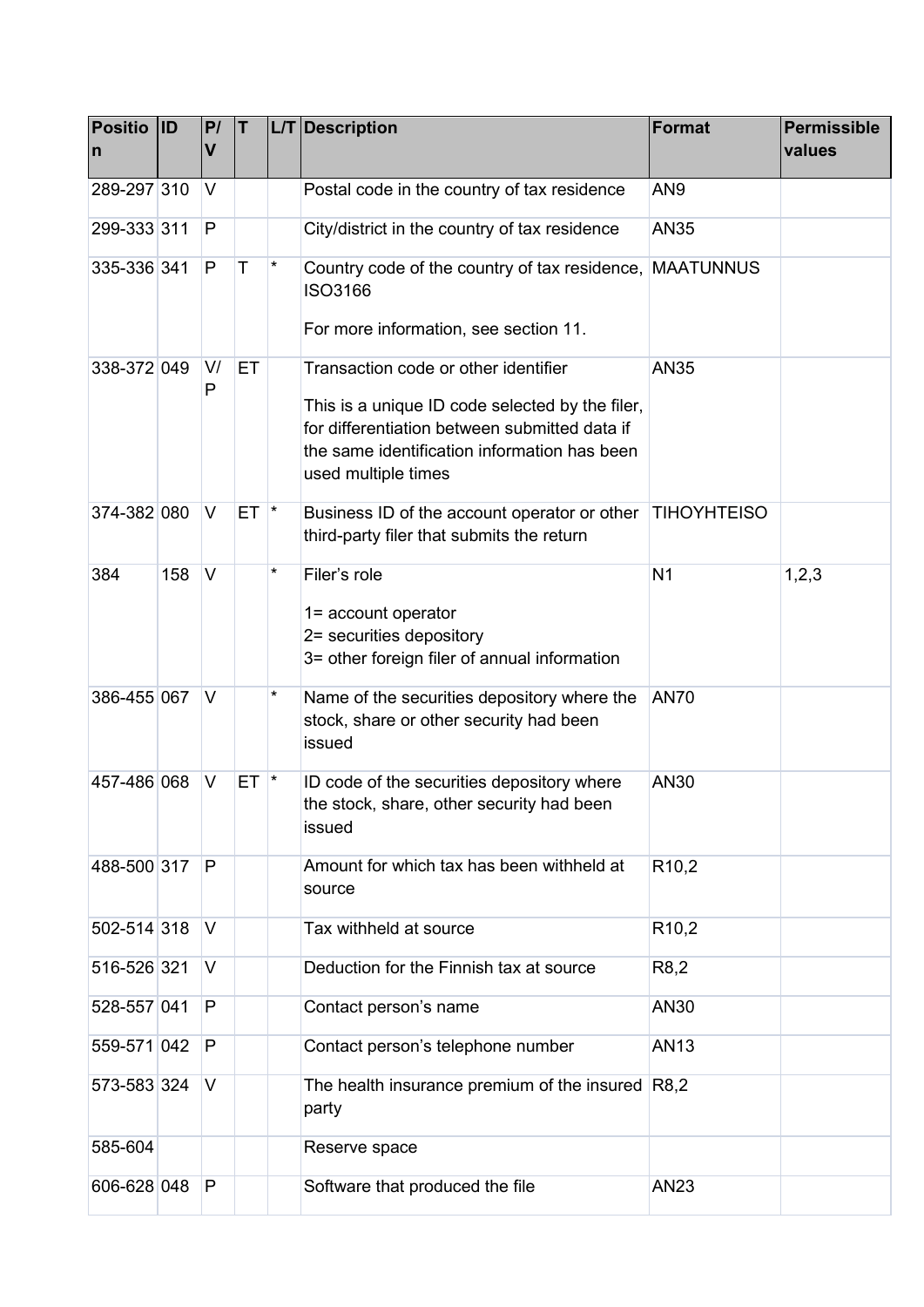| <b>Positio ID</b><br>In |     | P |  | L/T Description                                      | Format                           | Permissible<br>values |
|-------------------------|-----|---|--|------------------------------------------------------|----------------------------------|-----------------------|
| 630-641 014             |     | P |  | Identifier of the software that produced the<br>file | Y-<br>TUNNUS AN2                 |                       |
| 643-656 198             |     | P |  | Software-generated timestamp                         | <b>DDMMYYYY</b><br><b>HHMMSS</b> |                       |
|                         | 999 | P |  | Final code                                           | N <sub>8</sub>                   |                       |

## <span id="page-5-0"></span>**7 CHECK PROCESSES**

| New/<br>Chan<br>ged | ID         | Description of the calculation rule or check                                                                                                                                                                                                                                                                      |
|---------------------|------------|-------------------------------------------------------------------------------------------------------------------------------------------------------------------------------------------------------------------------------------------------------------------------------------------------------------------|
|                     | 084<br>083 | #1738; You can only give a Business ID when Type of payment is one of the<br>following: D1                                                                                                                                                                                                                        |
|                     | 084<br>321 | #1739; You can only populate the Deduction for tax at source (321) data<br>element when the Type of payment (084) is D1                                                                                                                                                                                           |
|                     | 341<br>084 | #1740; The value of Country Code (341) can be XX only if the Type of<br>payment (084) is D1.                                                                                                                                                                                                                      |
|                     | 307<br>083 | If data element 083 has a dummy identity code, data element 307 is<br>mandatory.<br>#1317; If the Beneficiary's Finnish identity code or Business ID (083) is a<br>dummy code, then the Beneficiary's last name or corporate taxpayer's full<br>name (307) is mandatory.                                          |
|                     | 080<br>158 | #1704; If you populated either the Business ID of the account operator or<br>other third-party filer that submits the return (080) or the value of Filer's role<br>$(158)$ 1= account operator, 2= securities depository or 3= other foreign filer of<br>annual information, you must populate both two elements. |
|                     | 068<br>067 | #1705; If you populated either the Name of the securities depository where<br>the share was issued (067) or the ID code of the securities depository where<br>the share was issued (068), you must populate both two elements.                                                                                    |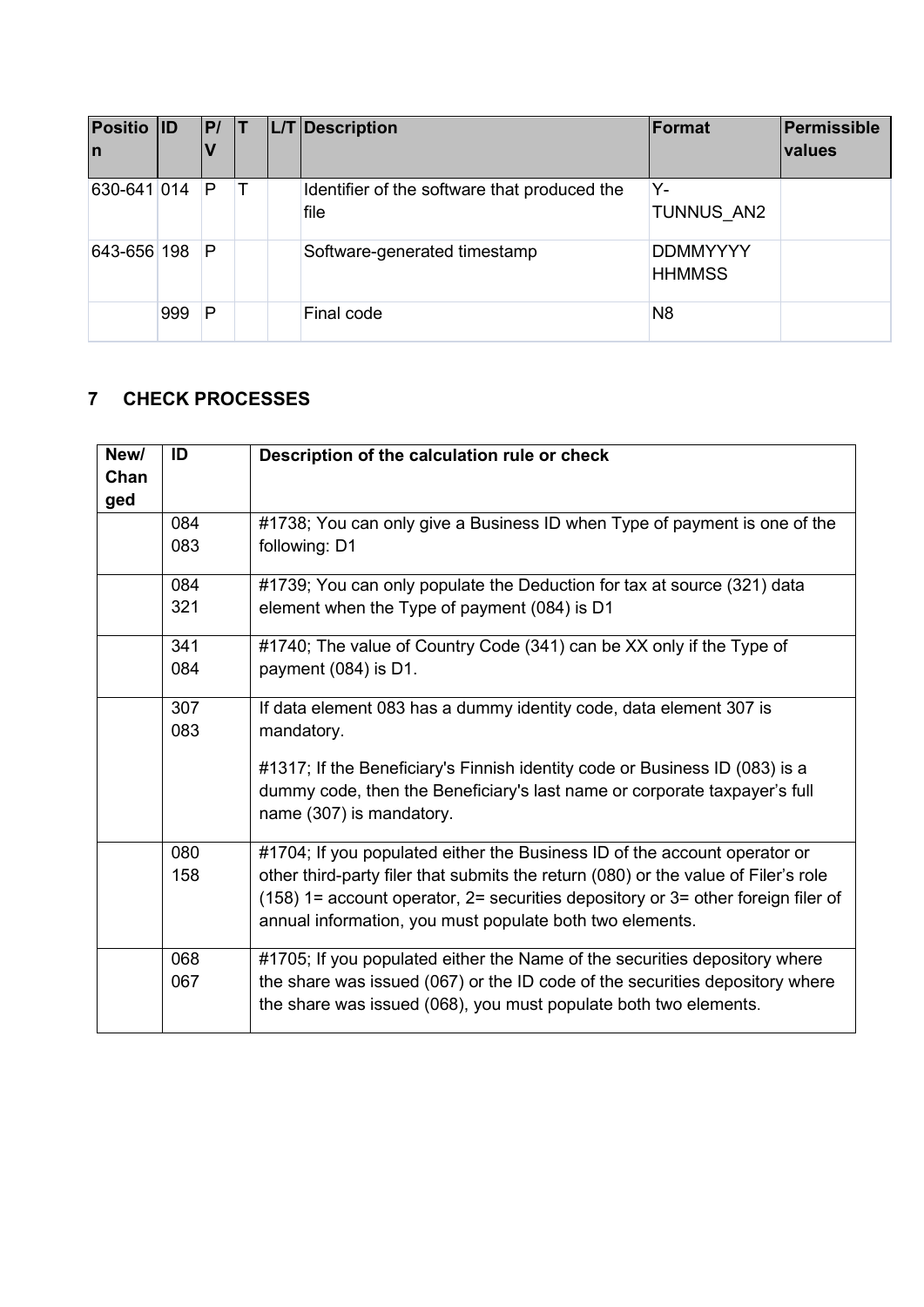## <span id="page-6-0"></span>**8 MESSAGES**

| New/<br>Chan<br>ged | ID  | Description of the message                                                      |
|---------------------|-----|---------------------------------------------------------------------------------|
|                     | 083 | #1084; Populate the 083 data element with the Beneficiary's Finnish personal    |
|                     | 086 | identity code, or the 313 data element with Personal ID, Business ID or other   |
|                     | 313 | ID code (TIN), issued in the country of residence, if Type of beneficiary (086) |
|                     |     | $= 1$                                                                           |
|                     |     |                                                                                 |
|                     | 083 | #1085; Populate the 083 data element with the Beneficiary's Finnish personal    |
|                     | 086 | identity code if Type of beneficiary $(086) = 2$                                |
|                     | 086 | #1086; Populate the 021 Data Element with the Beneficiary's date of birth if    |
|                     | 021 | Type of beneficiary $(086) = 3$                                                 |
|                     |     |                                                                                 |
|                     | 086 | #1087; Populate Beneficiary's first names (308) if the beneficiary is a natural |
|                     | 308 | person (086=2 or 086=3)                                                         |

## <span id="page-6-1"></span>**9 DESCRIPTIONS OF THE TYPES OF PAYMENT**

**D1** Other payment, e.g. scholarship

**D2** Other yields on assets saved under a long-term savings agreement

**D3** Monetary compensation paid instead of dividends

## <span id="page-6-2"></span>**10 CHECK YOUR FOREIGN TIN**

The online checking service TIN on Europa is free of charge; it offers a way to check the format of a foreign identity code (personal ID codes etc.). It does not give confirmation of any individual beneficiary's identity, or of the actual existence of the code entered in the country of issue.

The website is multi-lingual with 22 language options. It also provides additional information about the identifiers used in different countries.

To visit TIN on Europa, click [http://ec.europa.eu/taxation\\_customs/taxation/tax\\_cooperation/mutual\\_assista](http://ec.europa.eu/taxation_customs/taxation/tax_cooperation/mutual_assistance/tin/index_en.htm) [nce/tin/index\\_en.htm](http://ec.europa.eu/taxation_customs/taxation/tax_cooperation/mutual_assistance/tin/index_en.htm) or go directly to the request page at [http://ec.europa.eu/taxation\\_customs/tin/tinRequest.html](http://ec.europa.eu/taxation_customs/tin/tinRequest.html)

## <span id="page-6-3"></span>**11 LIST OF COUNTRY CODES**

Check the valid tax treaties and the country codes according to the ISO 3166 standard [List of country codes.](https://www.ilmoitin.fi/webtamo/sivut/ExcelPohjat?2-1.ILinkListener-apuvalineet-maatunnuslistaus_linkki)